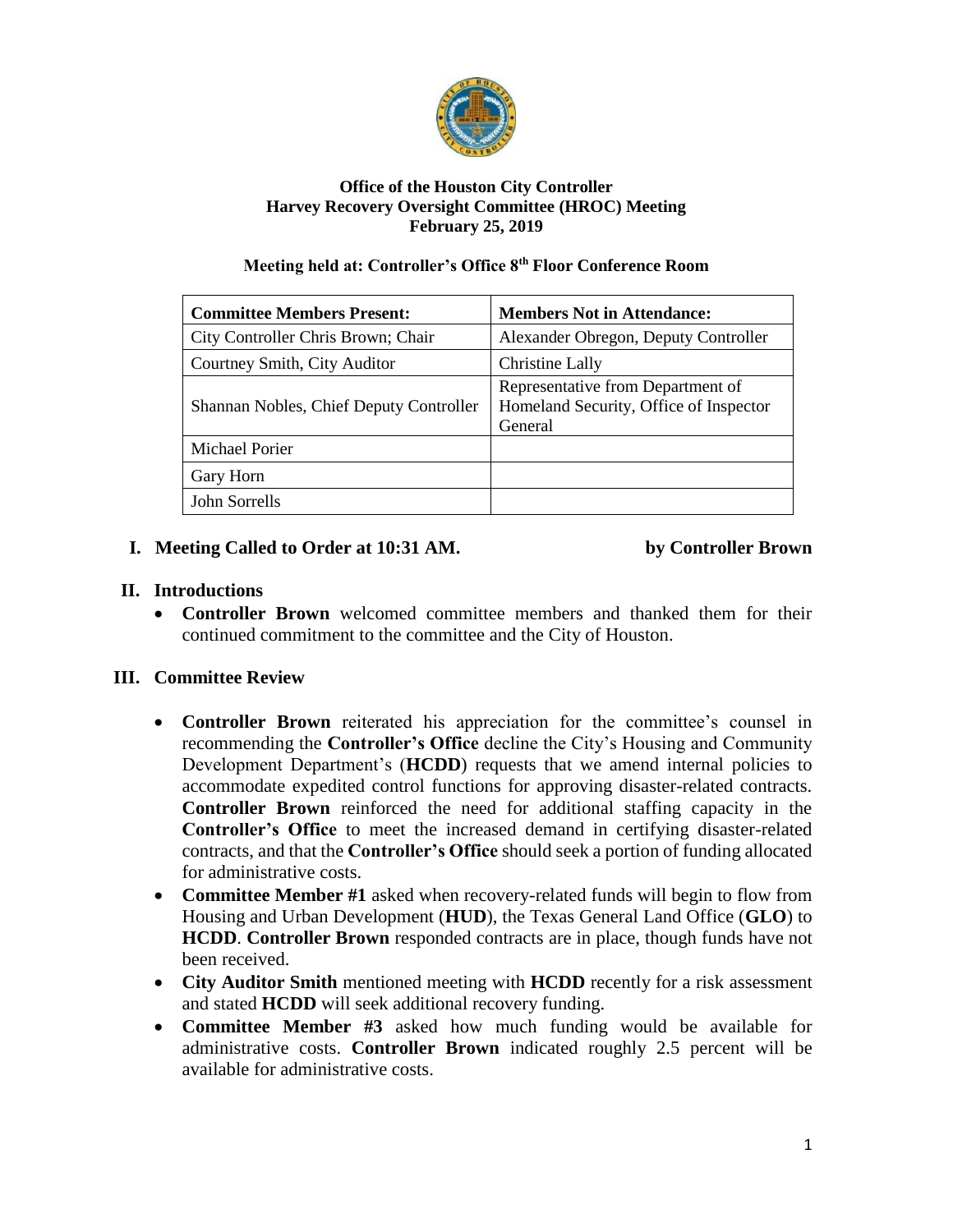o **The committee** acknowledged 2.5 percent is a large sum for administrative costs and agreed the **Controller's Office** should receive a portion of this dedicated allocation. **Controller Brown** agreed and highlighted the importance of maintaining strict oversight during the recovery process.

## **IV. Discussion**

- **Controller Brown** introduced the topic of discussion as being the procurement of a \$400mm contract approved by Council for housing purposes. **Chief Deputy Controller Shannan Nobles** acknowledged the contract received significant concern from Council and other stakeholders, specifically with regard to the number of sub-contractors.
- **Committee Member #3** discussed the allocation amounts for each contractor and inquired who the sub-contractors were. **Chief Deputy Controller Nobles** advised the **Controller's Office** would provide a list of the sub-contractors to the committee for review.
- **Controller Brown** indicated the **Controller's Office** simply does not have the staffing capacity to track and monitor each sub-contractor, though reiterated the importance of the Committee opining on vendors that could pose a risk to the City.
- **Controller Brown** also provided a copy of the *Harvey Recovery Survey* distributed by **HCDD** to homeowners and property owners seeking recovery assistance.
- **Chief Deputy Controller Nobles** advised many residents are reluctant to participate in the survey due to lien requirements for rehabilitation assistance totaling more than \$20,000**. Committee Member #3** asked what lien requirements were in place. **Chief Deputy Controller Nobles** advised the **Controller's Office** would follow-up with responsive information regarding lien requirements.
- **Controller Brown** advised one concern is that the Greater Houston area may exhaust the number of contractors available for service once recovery funding begins to flow. **Committee Member #1** advised the availability of contractors is not as concerning as it was immediately following Hurricane Harvey, though likely to become more significant.
- **Controller Brown** advised increased demand for contractor services also increases the potential for fraud and price gouging. **Committee Member #3** reiterated the importance of holding general contractors in compliance by ensuring subcontractors have the requisite qualifications and are compensated, and also advised the **Controller's Office** look at reporting required by each contractor.
- **Controller Brown** mentioned how some families have used their own funds to pay for repairs and will seek reimbursement of the costs through a city program and asked the Committee for their thoughts. **Committee Member #3** advised reimbursements are acceptable with strong reporting requirements. **Committee Member #2** advised some residents may seek funding for repairs not immediately caused by the effects of Hurricane Harvey.
- **Committee Member #2** advised the survey was redundant. **Committee Member #3** inquired why the survey requested income amounts in various forms. **Controller Brown** indicated this was likely to estimate the number of residents per household and to prioritize needs.